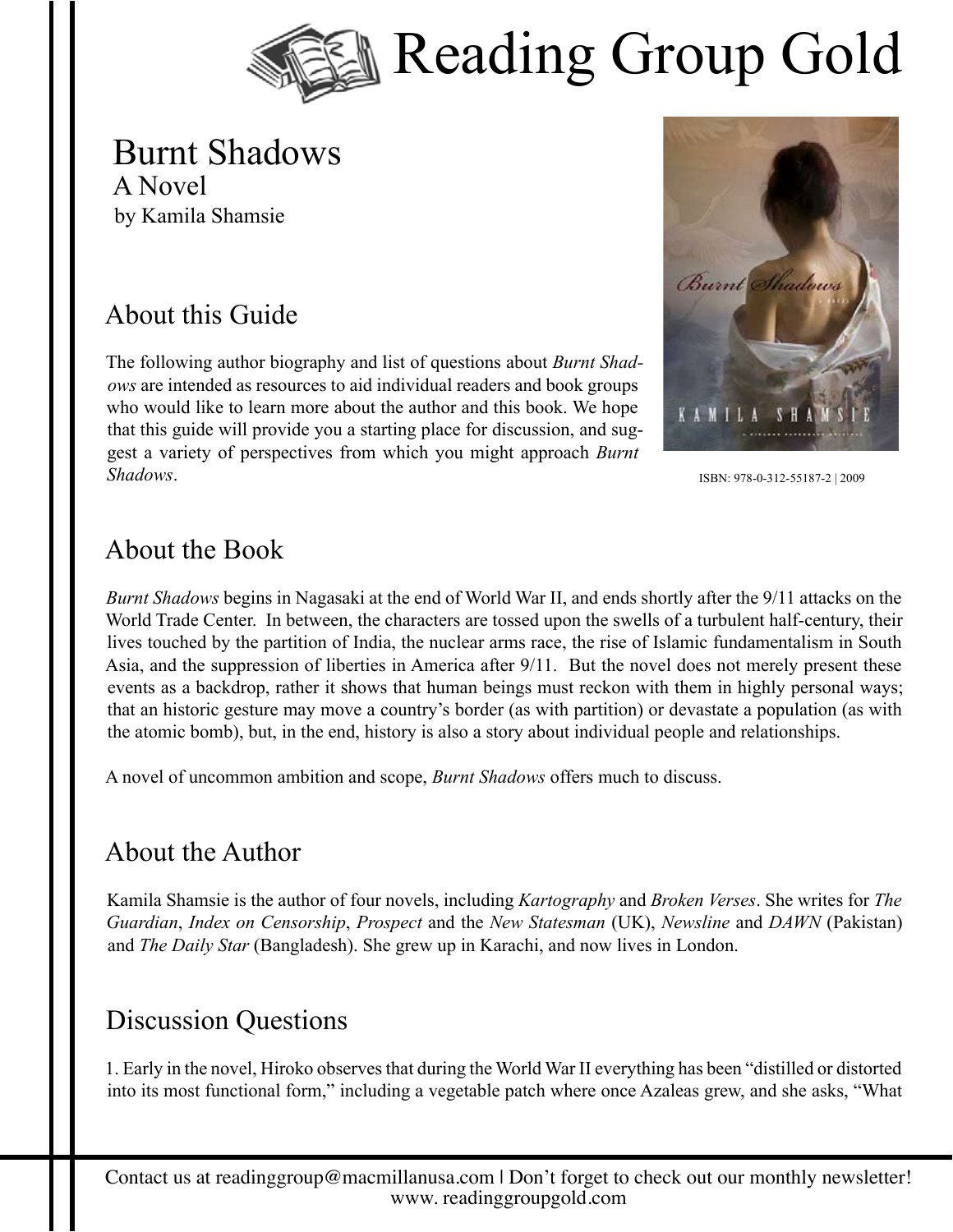

prompted this falling-off of love?" Can you find other places in the novel where this idea is expressed? Is there a similarity between the garden and a suicide bomber?

2. How does Hiroko resist being simply Hibakusha, a victim of the bomb, and in what ways is she powerless to change this perception of her? Consider also how it affects her son, Raza. Is it impossible to escape certain legacies?

3. Discuss the different reasons that Konrad, Elizabeth, Sajjad and Harry leave their home in India, and why Hiroko leaves Japan, and then Pakistan. What does it mean to have a home, and to be displaced? How is it different when you don't have a choice to stay? Ultimately, do the characters ever have a country to call their own?

4. Hiroko is immovable in her opinion about the atomic bomb. What does it mean to have a direct and highly personal connection to an earth-changing event like the bombing of Nakasaki, or  $9/11$ ? Is it possible for anyone so directly affected by the violence of these events to regard them with historic perspective? How are Kim and Hiroko different from one another in this regard? Consider their conversation about Nagasaki on pgs 294 to 295.

5. The characters in *Burnt Shadows* sometimes find that their ideological beliefs can be vanquished by basic human feelings of love and hate. And sometimes the reverse happens as well. Why are individuals so often in conflict with their ideals, and how does the novel illustrate this conflict?

6. What does Sajjad mean when he says on pg 52 that he wants a "modern wife"? How do the women in *Burnt Shadows* each express their independence? And in what ways are they still captive to tradition?

7. Why does Elizabeth at first resist Sajjad and Hiroko's affection for one another? Is she just trying to be practical? What is the nature of her resentment and concern?

8. Hiroko, Sajjad, and Raza each have a love of languages. What does it mean to learn another language, and why are languages (and their translation back and forth) important to these characters?

9. Discuss the reasons that Abdullah joins a mujahideen training camp. Why is it tempting to Raza as well? What social pressures and conditions do you think could inspire you to take up arms in a similar fashion, or to become radicalized?

10. Shortly after Sajjad tells Hiroko that "everything about you is beautiful," Elizabeth Burton, reflecting upon the Himalayas, thinks "what a pity beauty could be so meaningless." What does this novel, which begins with the scarring of a woman's back, have to say about beauty and truth?

11. Who, if anyone, is to blame for the death of Sajjad?

12. Is it irresponsible for Harry to send Raza to Afghanistan, given that he had promised Hiroko to keep him safe? Discuss his reasons for sending him, and Raza's reasons for going.